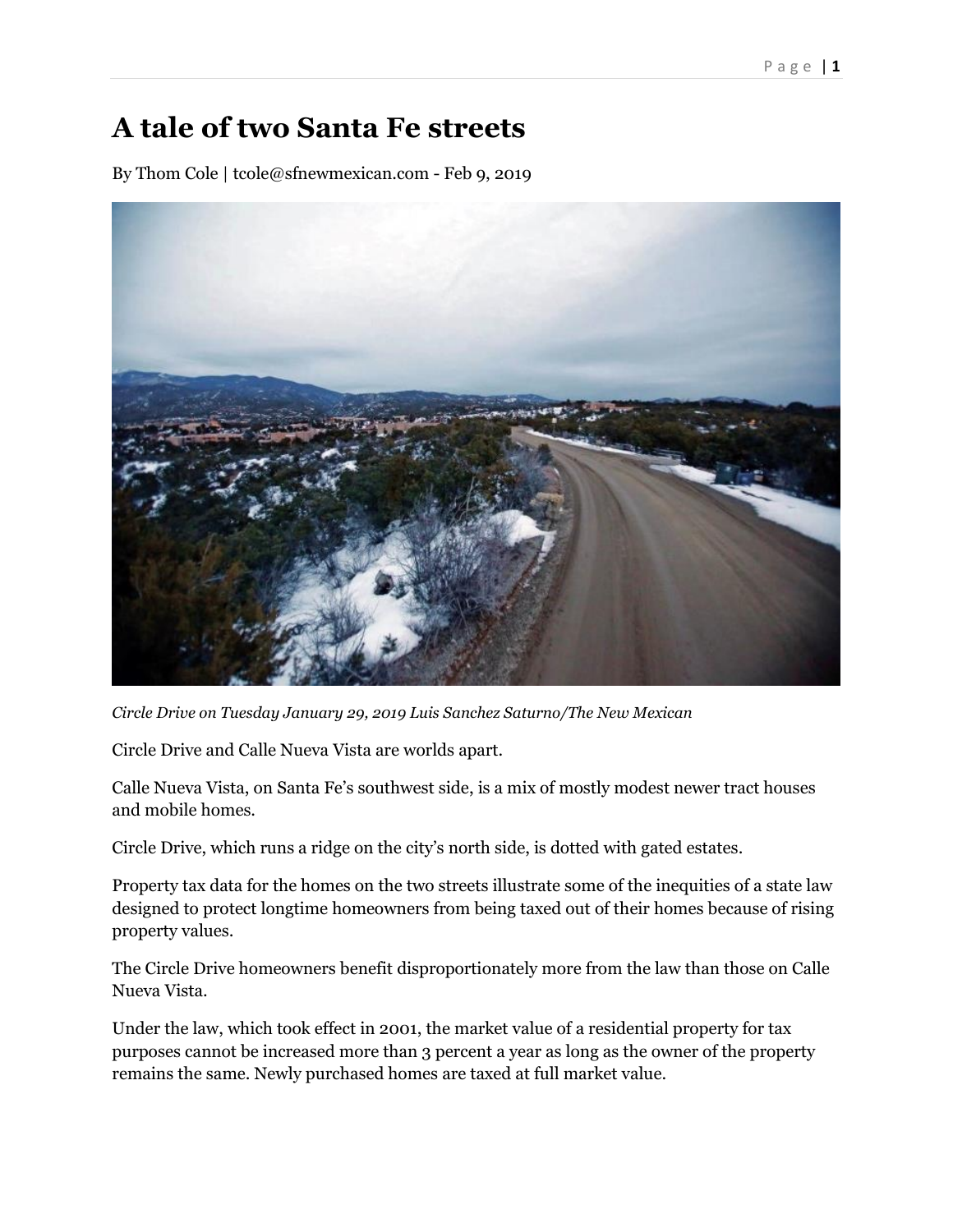

Circle Drive is a dirt road that connects with Bishops Lodge Road, featuring sweeping mountain and valley views. The road is lined with juniper and piñon. Out-of-state residents own 16 of the 40 homes, and an online listing for a rental shows it goes for up to \$18,000 a month. A home on the market for \$10.5 million recently sold.

Calle Nueva Vista, which crosses Rufina Street, is a land of asphalt and concrete. The street has speed bumps. There is a small, city-owned park that is full of weeds and has a single picnic table. There are 126 homes on Calle Nueva Vista; only two are owned by out-of-state residents. One home is on the market for \$277,700.

Of the homeowners on Circle Drive, a total of 33, or nearly 83 percent, received a property tax break last year from the law setting the 3 percent cap on annual increases in residential market values. A total of 74, or nearly 59 percent, of the homeowners on Calle Nueva Vista got a tax cut. Owners of only four of the 32 mobile homes received a break.

The homes on Circle Drive have an average market value of more than \$1.6 million, according to market values set by the Santa Fe County Assessor's Office. The average tax break was \$1,918 last year. The biggest tax reduction for a Circle Drive homeowner was nearly \$10,500.